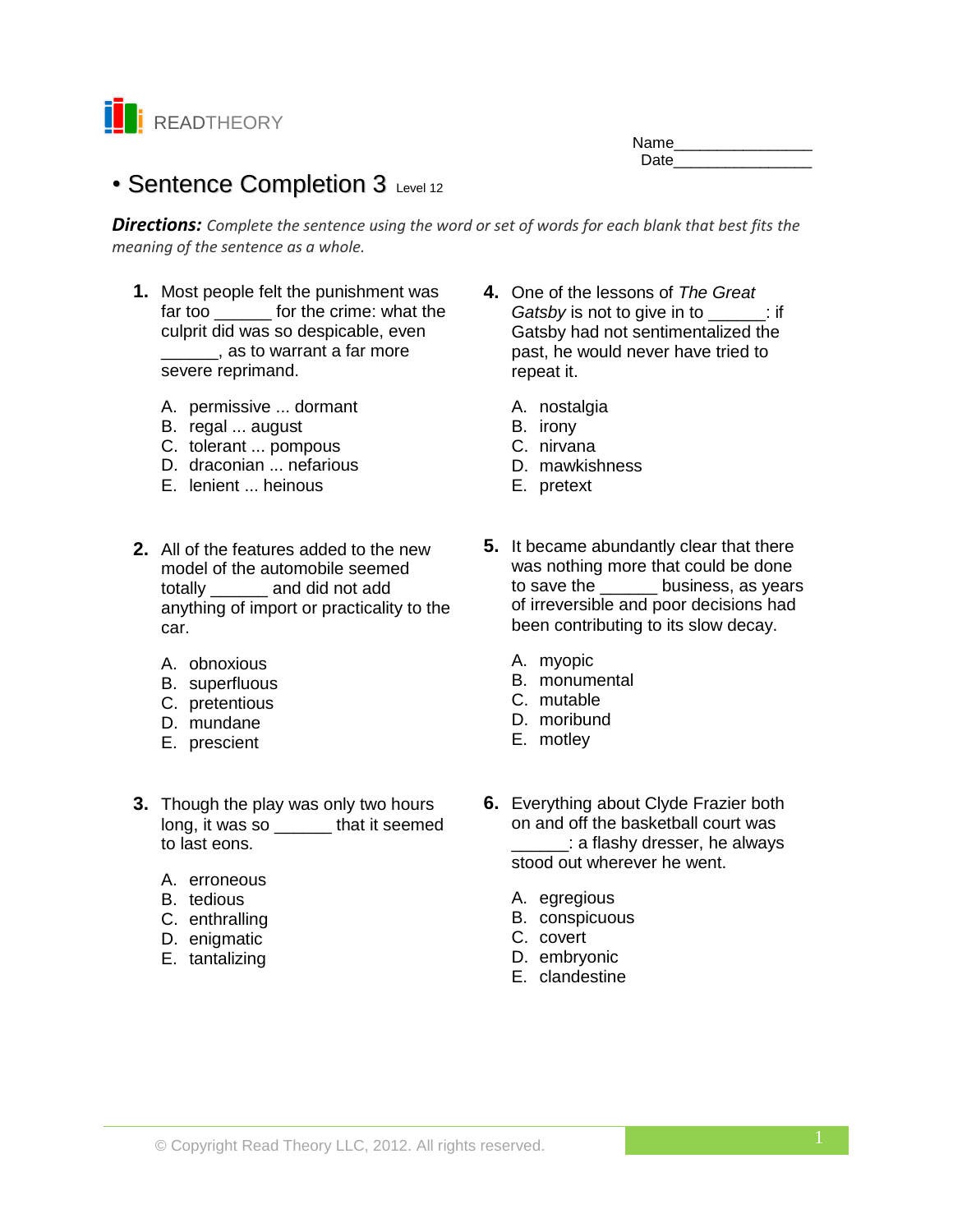## **Answers and Explanations**

### **1) E**

To figure out what the missing words are, try to predict their definitions by using keywords from the prompt. Here, each missing word has its own keywords. The first missing word's keywords are found in the final clause of the sentence: "as to warrant a far more severe reprimand." The construction of the prompt implies that the first missing word describes the original punishment, one that was not as severe as most thought it should be. The second word's keyword is "despicable," and the inclusion of the modifier "even" before the missing word implies that the missing word must mean extremely despicable. Because *lenient* means mild or permissive, and *heinous* means atrocious or hatefully bad, choice **(E)** is correct.

**(A)** is incorrect because only the first word works in context. *Permissive* means characteristically tolerant and would, therefore, work for the first missing word. However, *dormant* means sleeping or lethargic and, therefore, has nothing to do with "despicable."

**(B)** is incorrect because neither word works in context. *Regal* means royal, while *august* means majestic. Neither word refers to either the punishment in question or the "despicable" act.

**(C)** is incorrect because only the first word works in context. *Tolerant* means permissive or not punishing and would, therefore, work for the first missing word. However, *pompous* means arrogant and, therefore, has nothing to do with "despicable."

**(D)** is incorrect because only the second word works in context. *Draconian* means extremely severe. This is the opposite of the missing word, which must mean not severe enough. However, *nefarious* means very wicked and would work in context for the second word.

#### **2) B**

To figure out what the missing word is, try to predict its definition by using keywords from the prompt. The keywords here are "did not add anything of import or practicality," and the missing word must have a similar meaning, as the conjunction "and" suggests that both are descriptive of the car's new features. Thus, the missing word must mean unnecessary. Since *superfluous* means unnecessary, choice **(B)** is correct.

**(A)** is incorrect because *obnoxious* means extremely unpleasant, though nothing in the prompt implies either that the automobile's new features are unpleasant.

**(C)** is incorrect because *pretentious* means pompous or assuming import. The prompt states only that the new features of the car don't add anything to it, not that they assume importance.

**(D)** is incorrect because *mundane* means commonplace, though nothing in the prompt implies either that the automobile's new features are typical or atypical. Rather, the prompt only states that they "did not add anything of import" to the car.

**(E)** is incorrect because *prescient* means having knowledge of things before they occur. The prompt states only that the new features of the car don't add anything to it, not that they are glimpses of the future.

#### **3) B**

To figure out what the missing word is, try to predict its definition by using keywords from the prompt. Here, the keywords are "it seemed to last eons." The prompt is constructed in such a way that the second clause contradicts the first one (because of the keyword "though"), and the missing word is the reason for the contradiction. The sentence states that the play was relatively short but seemed to last a very long amount of time. Therefore, the missing word must mean something akin to dull, as a dull play would seem to be longer than it actually is. Therefore, choice **(B)** is correct, as *tedious* means boring.

**(A)** is incorrect because *erroneous* means mistaken. This is not a word that would explain why the play seemed to last longer than it actually did.

**(C)** is incorrect because *enthralling* means capturing or exciting. Therefore, this word would imply that the play was not boring at all and, as such, would not seem to last a long time.

**(D)** is incorrect because *enigmatic* means mysterious. This is not a word that would explain why the play seemed to last longer than it actually did.

**(E)** is incorrect because *tantalizing* means exhibiting something that provokes interest or expectation. It is not a word that would explain why the play seemed to last longer than it actually did.

#### **4) A**

To figure out what the missing word is, try to predict its definition by using keywords from the prompt. Here, the keywords are "sentimentalized the past," and the prompt indicates that this is what Gatsby did, though the lesson of the book is not to do so. Therefore, the missing word must mean sentimentalizing the past. Choice **(A)** is the correct answer, as *nostalgia* is a longing for an idealized past.

**(B)** is incorrect because *irony* is hidden sarcasm or an unexpected result. The prompt indicates only that Gatsby "sentimentalized the past," not that he was sarcastic or that he behaved unexpectedly.